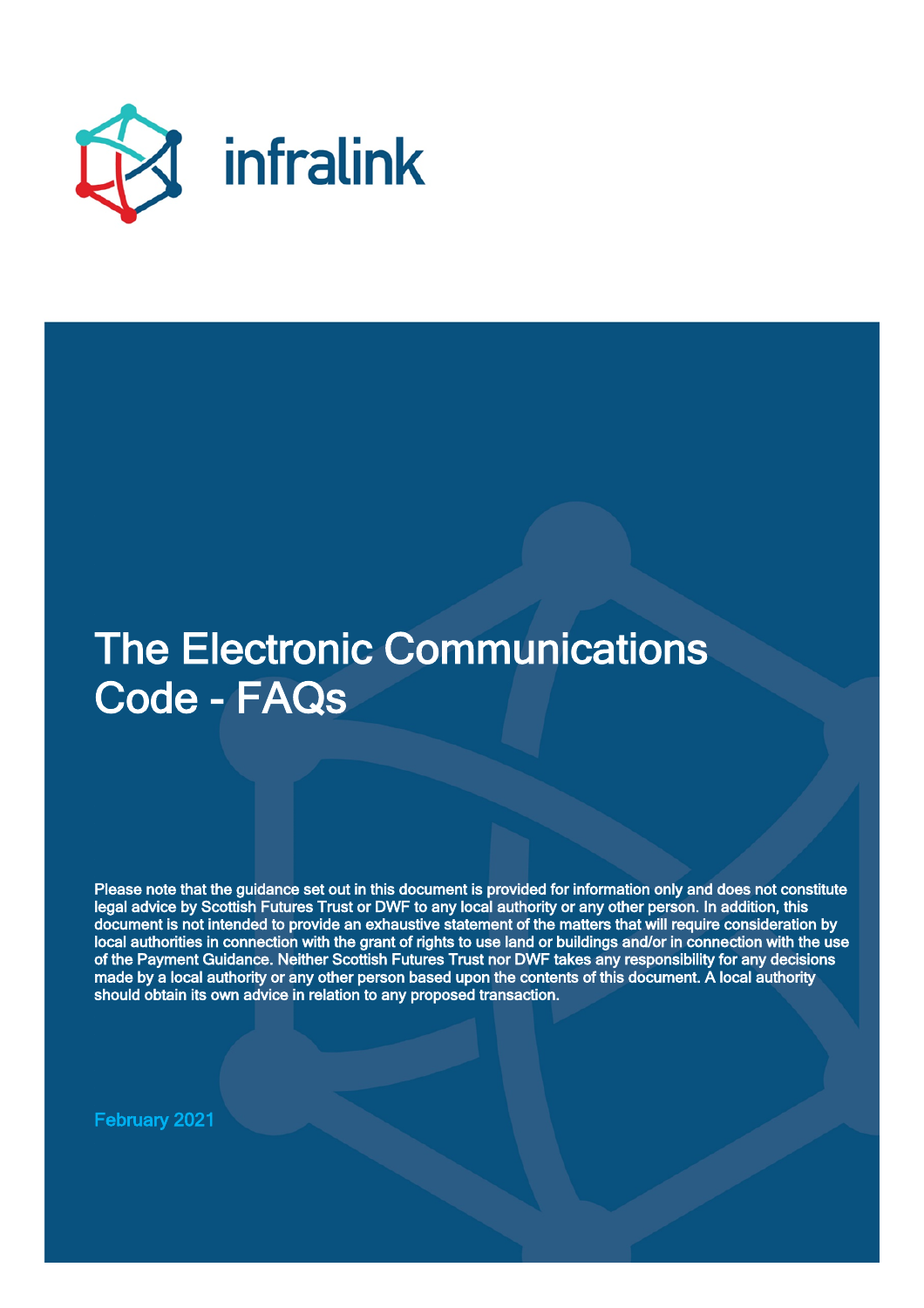

# **1.** Introduction

- 1.1 This document has been prepared by Scottish Futures Trust in conjunction with DWF to help provide initial guidance on the Electronic Communications Code to public authorities when they are approached by mobile operators to put up a mobile mast on the public authority's site.
- 1.2 While this document addresses some "frequently asked questions" that may come up in such a situation, it is not a comprehensive statement on the legislative position. A public authority should obtain specific professional advice in relation to any proposed transaction.

# **2.** About the Electronic Communications Code

## 2.1 What is the Electronic Communications Code?

2.1.1 The Electronic Communications Code**<sup>1</sup>**, that came into force on 28 December 2017, provides authorised mobile telecoms operators with statutory rights to get access to, construct and maintain mobile equipment on both public and private land.

## 2.2 What was the aim of the Code?

- 2.2.1 The previous legislation was widely acknowledged to be outdated and unsuitable for the digital age, having been implemented to regulate landline telephone provision before even the first commercial internet domain name had been registered.
- 2.2.2 With the 2017 version of the Code, the UK Government's intention was to put in place a modern regulation which fully supported the quicker roll out and maintenance of high-quality digital infrastructure (such as mobile phone masts, exchanges and cabinets), and promote investment in new communication networks. By introducing a regime for access to land and valuation for communications infrastructure like what applies for electricity and water infrastructure, it would make it more commercially viable for operators to extend the mobile network.
- 2.2.3 The Code has radically changed the extent of the landlord's control of the site, rental payment methodology, and how you terminate both the lease and the rights associated with the Code. As a result, the dynamics of standard landlord/tenant negotiations have swung more towards the mobile operator tenant. While the landlord and tenant can still negotiate the terms of the lease, the starting point for negotiations are the rights contained in the Code.
- 2.2.4 Some parts of the mobile industry do not believe that the Code has gone far enough in supporting connectivity roll out and have launched the Speed Up Britain

**<sup>1</sup>** set out in Schedule 3A to the Communications Act 2003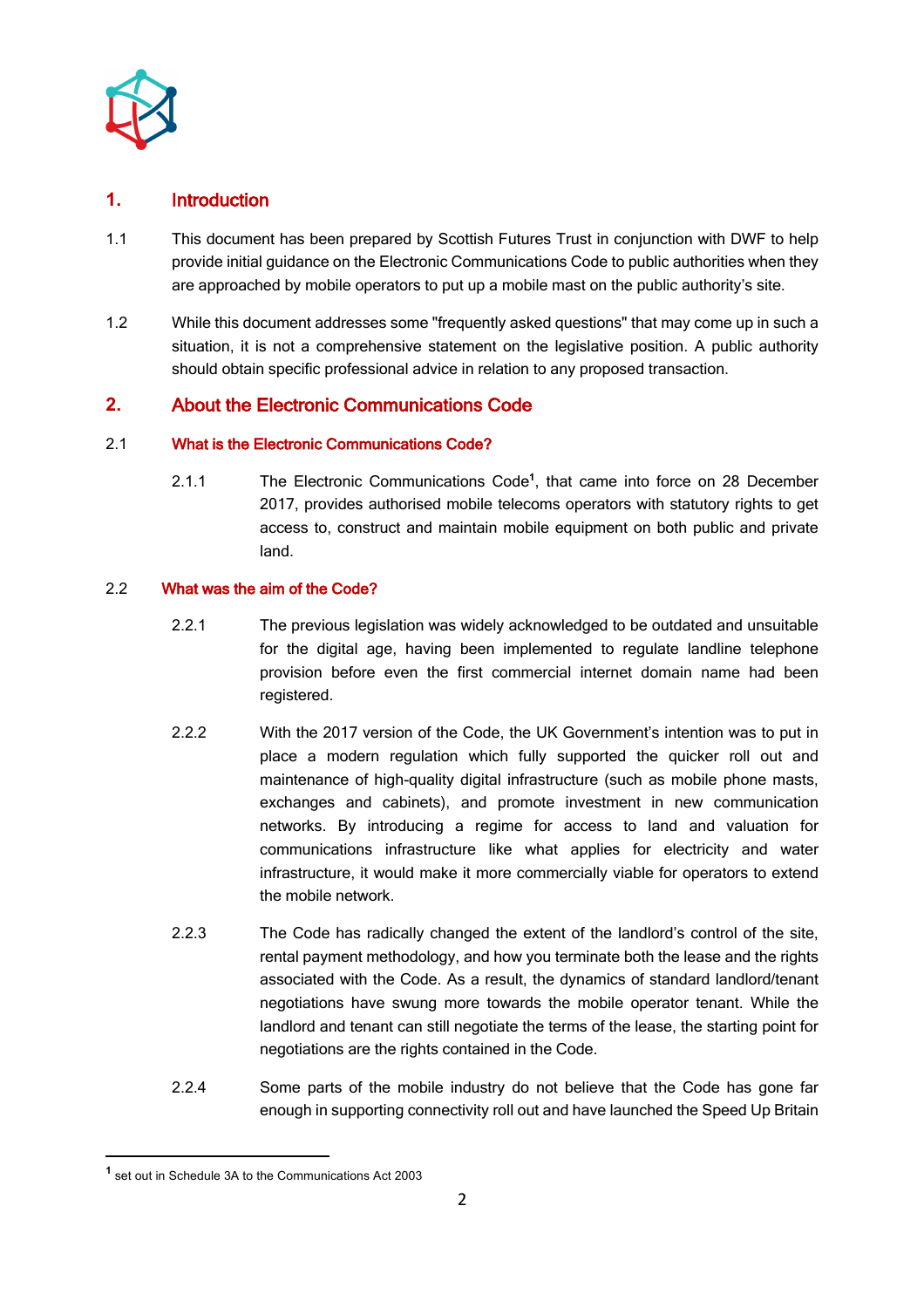

campaign2 to further amend the Code and remove perceived 'loopholes' in the current legislation.

## **3.** The Impact of the Electronic Communications Code

#### 3.1 What powers does the Code give?

- 3.1.1 The Code gives mobile operators<sup>3</sup> a number of 'Code Rights', including the right to enter the land to install, operate, maintain, repair, or alter telecoms apparatus, which is on, under or over the land.
- 3.1.2 Subject to very limited conditions, mobile operators will no longer have to seek site owner consent to upgrade or share their apparatus, and site owners will not be able to earn additional income from additional operators using or adding to the existing apparatus.

#### 3.2 How is rent impacted by the Code?

- 3.2.1 Previously, rent was agreed on the value of the site to the mobile operator. Now, like for other utilities, the Code bases the payment on the market value of the underlying land or rooftop, specifically excluding the value to the mobile operator.
- 3.2.2 The Code makes separate provisions for:
	- 3.2.2.1 Consideration a one-off or periodic payment representing the value of the right to use the site for the term, representing the market value of the agreement to be bound by the Code Rights; and
	- 3.2.2.2 Compensation represents loss or damage sustained (or that will be sustained) by the site owner because of the lease.
- 3.2.3 The amount of Consideration payable by the mobile operator must represent the market value: the amount a willing buyer would pay a willing seller for the agreement in an arms' length transaction based on a few assumptions. 4 One of the key assumptions is that the rights being granted do not relate to the provision or use of a communications network. This is known in the sector as a 'no-network' principle.

**<sup>2</sup>** https://www.speedupbritain.com/ . The UK Government also launched a consultation in January 2021 on whether further legislative changes are needed to support digital coverage and connectivity https://www.gov.uk/government/consultations/consultation-on-changes-to-the-electronic-communications-code

<sup>&</sup>lt;sup>3</sup> Those persons that Ofcom have listed as a Code Operator in the register https://www.ofcom.org.uk/phones-telecoms-andinternet/information-for-industry/policy/electronic-comm-code/register-of-persons-with-powers-under-the-electroniccommunications-code

**<sup>4</sup>** See para 24 of the Code.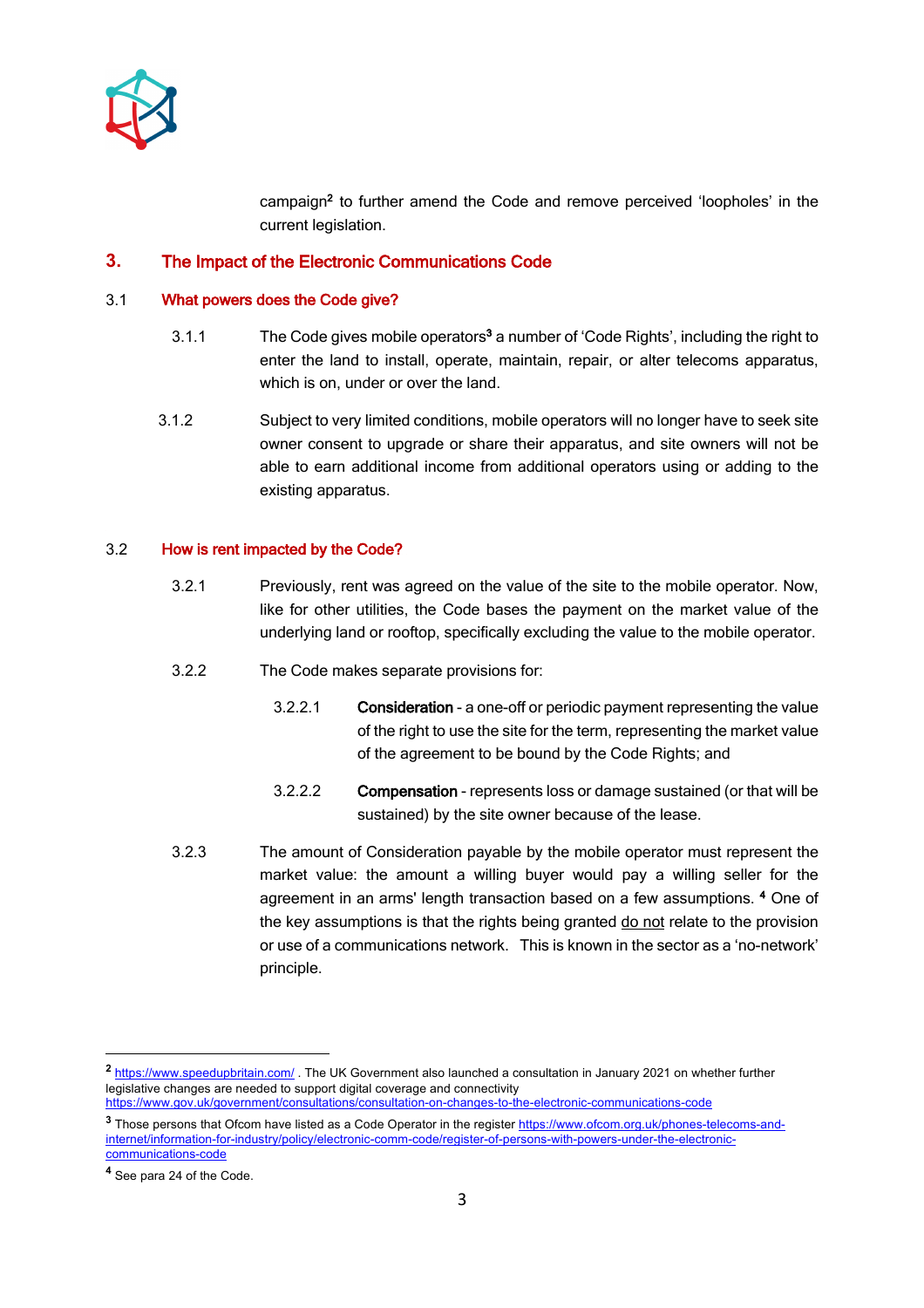

- 3.2.4 The value of the site to the willing buyer will depend in every case on its characteristics and potential uses, and not simply on the number of potential bidders in the market or the existence of other potential sites.
- 3.2.5 Normally, the site will be a small area that holds little value to the site owner and may have few other potential uses. Based on the methodology in the Code, rents will be lower than those agreed pre-Code.

# 3.3 Can a mobile operator automatically exercise their Code Rights over a site without the consent of the site owner?

- 3.3.1 A mobile operator will normally approach the site owner in the first instance to try agree the terms. The Code should be considered the new starting point for those discussions.
- 3.3.2 If an agreement cannot be reached, then the mobile operator can start a statutory process to get agreement without the site owner's consent.5

#### 3.4 Can you refuse the Code Rights being exercised?

- 3.4.1 A site owner could initially refuse the exercise of the Code Rights and seek to negotiate the terms of the exercise of the Code Rights, keeping in mind that the mobile operator always has the right to seek a court order in the Lands Tribunal<sup>6</sup>.
- 3.4.2 If the site is planned for redevelopment, there may be grounds for the site owner to vary the location of the site or even refuse the application of the Code Rights. However, a site owner cannot assert the grounds themselves and must have it verified via statutory process and ultimately the Lands Tribunal**<sup>7</sup>** , adding time and expense to the process.

#### 3.5 What if the site owner and the mobile operator cannot agree on the terms?

- 3.5.1 If agreement is not reached, then the mobile operator does have an alternative way to get agreement – through the Lands Tribunal.
- 3.5.2 The mobile operator must give written notice to the site owner of the proposed terms of access. If the site owner does not agree to those terms within 28 days, the mobile operator can start the statutory process by applying to the Lands Tribunal<sup>8</sup> to get the court to give agreement and confirm the terms of the agreement

**<sup>5</sup>** See para 3.5.1 of this document.

**<sup>6</sup>** See para 3.5.1 of this document.

**<sup>7</sup>** See para 21(5) of the Code. For example, in the case of E Ltd and Hutchison 3G UK v Meyrick 1968 Combined Trust of Meyrick Estate Management [2019] UKUT 164 (LC), the Upper Tribunal in England found that the landowner had failed to prove necessary intention to redevelop in order to refuse the application for Code Rights under para 21(5) of the Code.

**<sup>8</sup>** under Part 4 of the Code.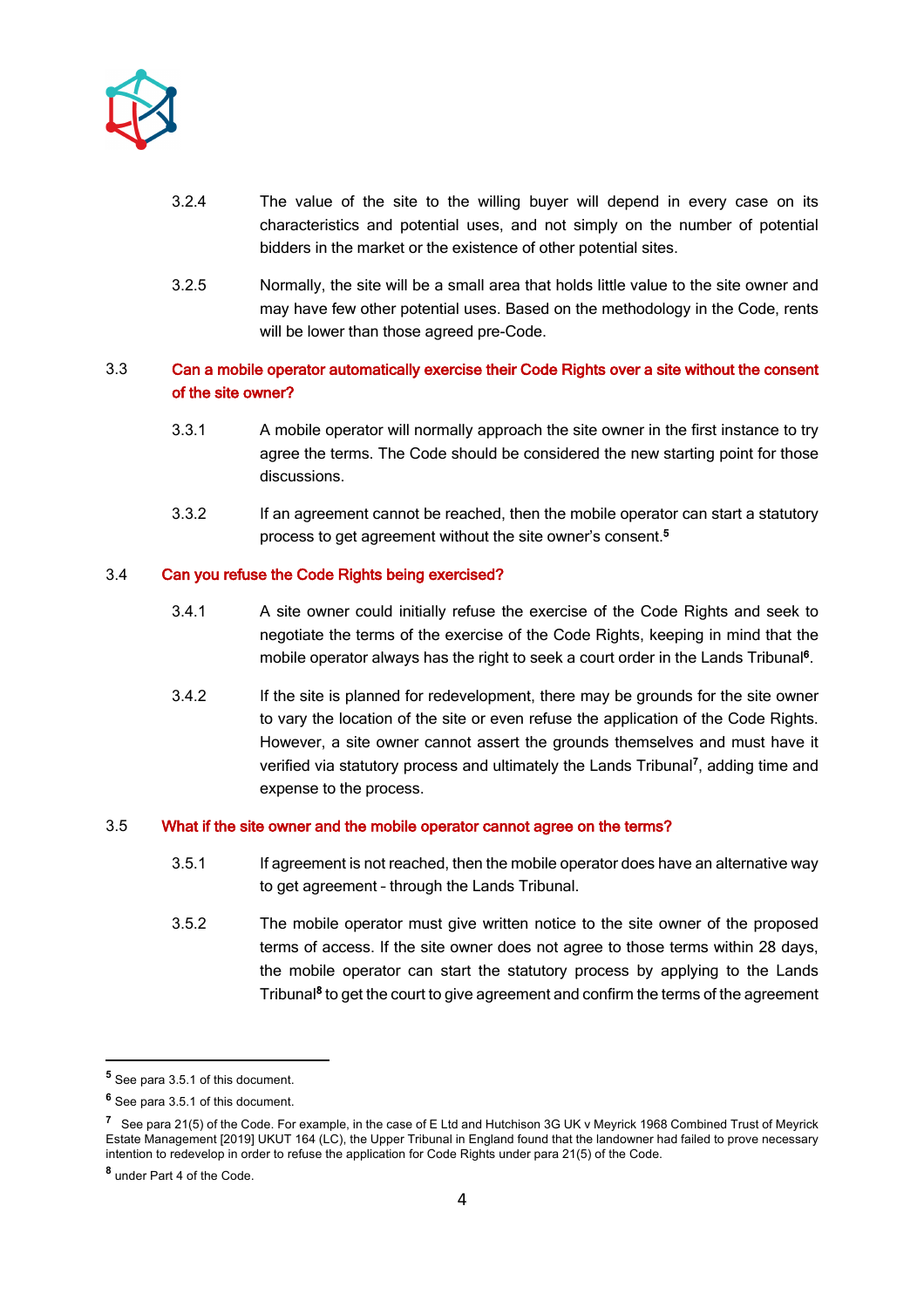

based on the Code. Further detail on this process is outside the scope of these FAQs.

3.5.3 A site owner should carefully consider whether it has good and valid reasons to object to an application from a mobile operator. A statutory process could result in them incurring significant costs in defending any formal action and which may not be fully recoverable by the public authority even if it is ultimately successful<sup>9</sup>.

#### 3.6 How can Code Rights be terminated?

- 3.6.1 Code Rights continue even after the lease ends, whether at the end of its term or due to the site owner exercising any early right of termination.
- 3.6.2 A statutory process must be followed to terminate both the lease and the Code Rights. This process is complicated and commentary on it is outside the scope of these FAQs. However, it is worth noting that the process involves lengthy prior notice periods (a minimum of 18 months) and there are several conditions to be met to justify the termination.

#### 3.7 Can the public authority "contract-out" of the operation of the Code?

3.7.1 No. The operation of the Code is mandatory. All negotiations are subject to the compliance with the Code.

# **4.** Other Considerations and Further Reading

- 4.1 It is important that the public authority understands its potential responsibilities, obligations and risks as a site owner under the Code and ensures that its overall strategy for facilitating digital connectivity is aligned with its legal duties under the Code.
- 4.2 In addition, it is advisable for a public authority to ensure that it is well-prepared to handle requests from mobile operators for access to its sites in accordance with the relevant timescales and requirements set out in the Code. The introduction of the Code has already given rise to a marked increase in the number of applications being made by mobile operators to public and private sector site owners, and an increased willingness on the part of mobile operators to escalate any refusals of access to the relevant tribunals.
- 4.3 A public authority that fails to deal appropriately with the review, management, and negotiation of requests for access under the Code may increase the risk that the matter is escalated to the Lands Tribunal, which could have cost and/or reputational risks for

<sup>&</sup>lt;sup>9</sup> In the recent decision of the English Upper Tribunal in Cornerstone Infrastructure Limited v Central Saint Giles Partner Ltd and another, a housing association and the freeholder of the relevant land were awarded £5,000 of costs where they successfully resisted the mobile operator's application under the Code, even though the costs they incurred in defending the application were more than £100,000,